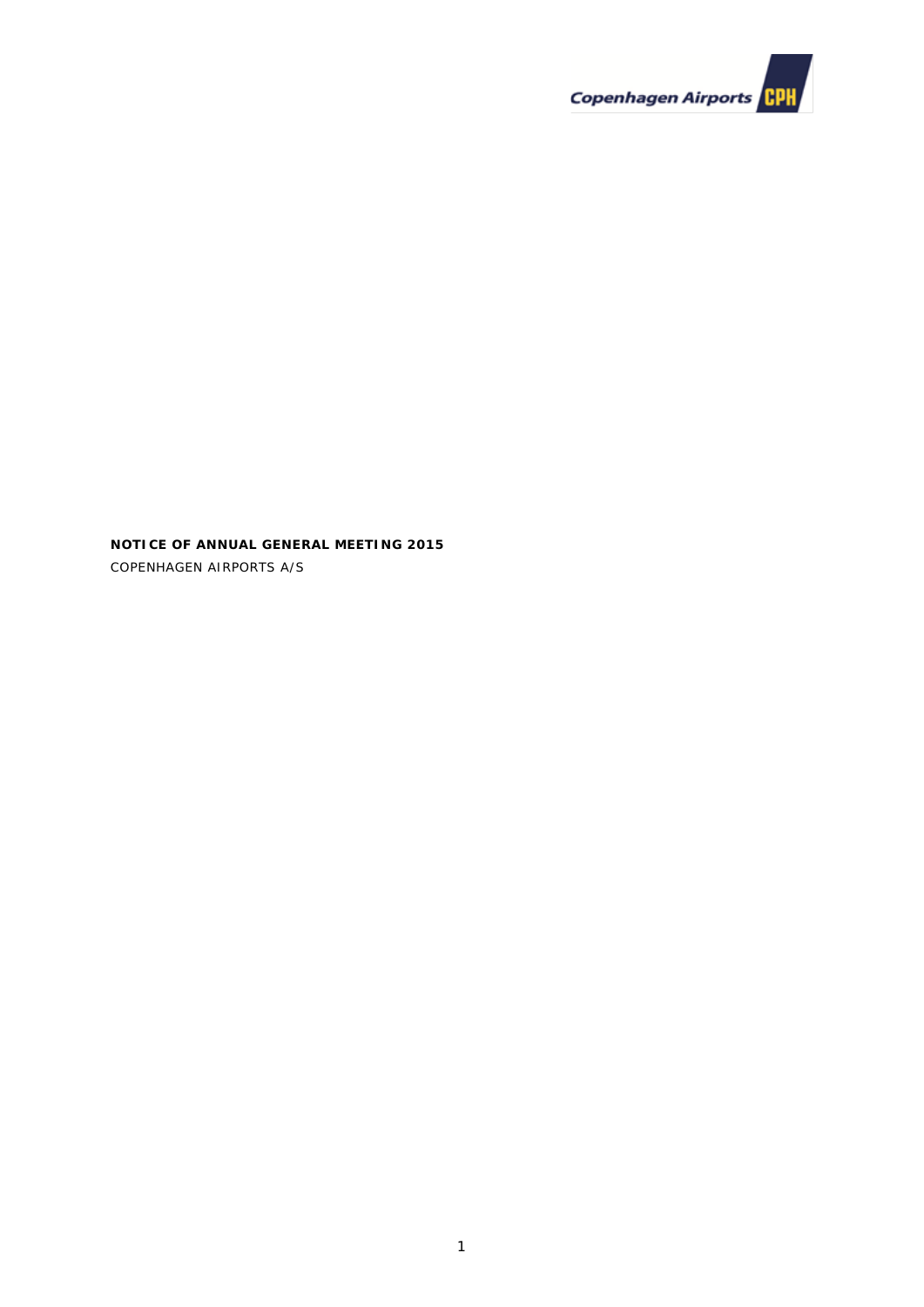

# **NOTICE OF ANNUAL GENERAL MEETING 2015**

COPENHAGEN AIRPORTS A/S (COMPANY REGISTRATION (CVR) NO: 14 70 72 04)

To the shareholders in Copenhagen Airports A/S (Company Registration (CVR) No: 14 70 72 04)

Notice is hereby given of the Annual General Meeting of Copenhagen Airports A/S to be held on

# **Tuesday, 14 April 2015 at 3 pm Vilhelm Lauritzen Terminal, Vilhelm Lauritzen Allé 1, DK-2770 Kastrup**

#### **1 Agenda**

In accordance with Article 7.2 of the Articles of Association the agenda of the meeting is as follows:

- 1 The report of the Board of Directors on the Company's activities during the past year.
- 2 Presentation and adoption of the audited annual report.
- 3 Resolution to discharge the Board of Directors and the Executive Board from liability.
- 4 Resolution on the appropriation of profit or loss as recorded in the adopted annual report.
- 5 Approval of remuneration to the Board of Directors for the current year.
- 6 Election of members of the Board of Directors, including the Chairman and the Deputy Chairmen.
- 7 Appointment of auditor.
- 8 Proposals by the shareholders.
- 9 Authorisation to the Chairman of the General Meeting.
- 10 Any other business.
- **2 The full text of the proposed resolutions:**
- 2.1 Re agenda item 1:

The report of the Board of Directors on the Company's activities during the past year.

The Board of Directors recommends that the report is approved.

### 2.2 Re agenda item 2:

Presentation and adoption of the audited annual report.

The Board of Directors recommends that the annual report is adopted.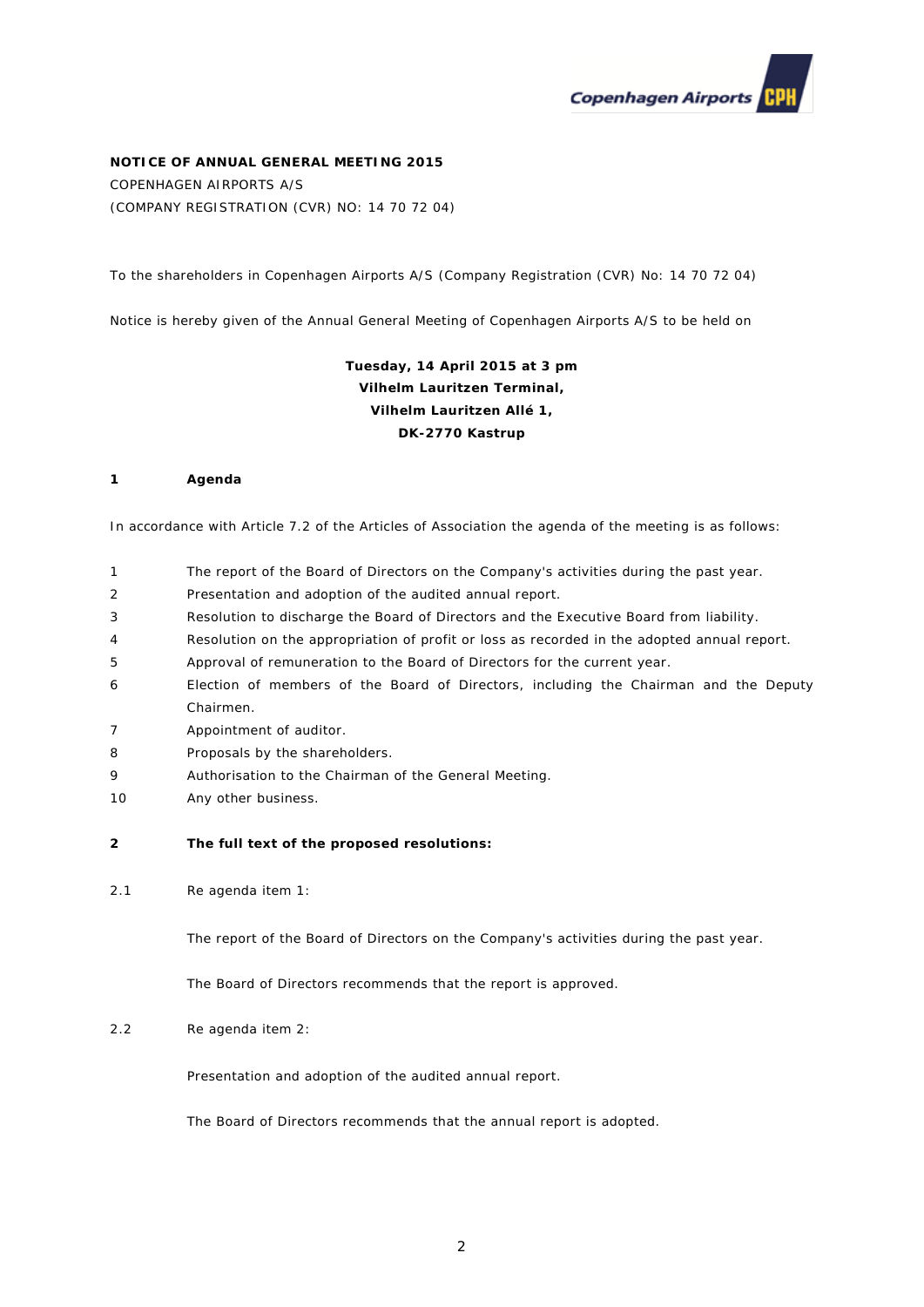

# 2.3 Re agenda item 3:

Resolution to discharge the Board of Directors and the Executive Board from liability.

The Board of Directors recommends that the General Meeting discharges the Board of Directors and the Executive Board from liability.

2.4 Re agenda item 4:

Resolution on the appropriation of profit or loss as recorded in the adopted annual report.

The Board of Directors recommends that the amount available according to the Company's annual report for 2014 be used in the following manner:

#### **Profit allocation 2014 (DKK million)**

| Profit for the year after tax available for distribution               | 958.4 |
|------------------------------------------------------------------------|-------|
| Dividend adopted on 12 August 2014 (equivalent to DKK 55.56 per share) | 436.0 |
| Total amount available for distribution                                | 522.4 |
| Proposed dividend (equivalent to DKK 66.57 per share)                  | 522.4 |
| Total amount carried forward to retained earnings                      |       |

#### 2.5 Re agenda item 5:

Approval of remuneration to the Board of Directors for the current year.

The Board of Directors recommends that the remuneration to the Board of Directors for 2015 remains unchanged compared to 2014.

The Board of Directors also proposes that the remuneration to the members of the audit and risk management committee for 2015 remains unchanged compared to 2014.

#### **Remuneration to the Board of Directors and the audit and risk management committee 2015**

| 900,000 | <b>DKK</b> |
|---------|------------|
|         | DKK.       |
| 300,000 | DKK        |
| 300,000 | <b>DKK</b> |
| 150.000 | DKK        |
|         |            |

\* The Deputy Chairmen and the ordinary non independent directors elected by the General Meeting have decided to waive remuneration in 2015 for their work related to their position as members of the Board of Directors and audit and risk management committee.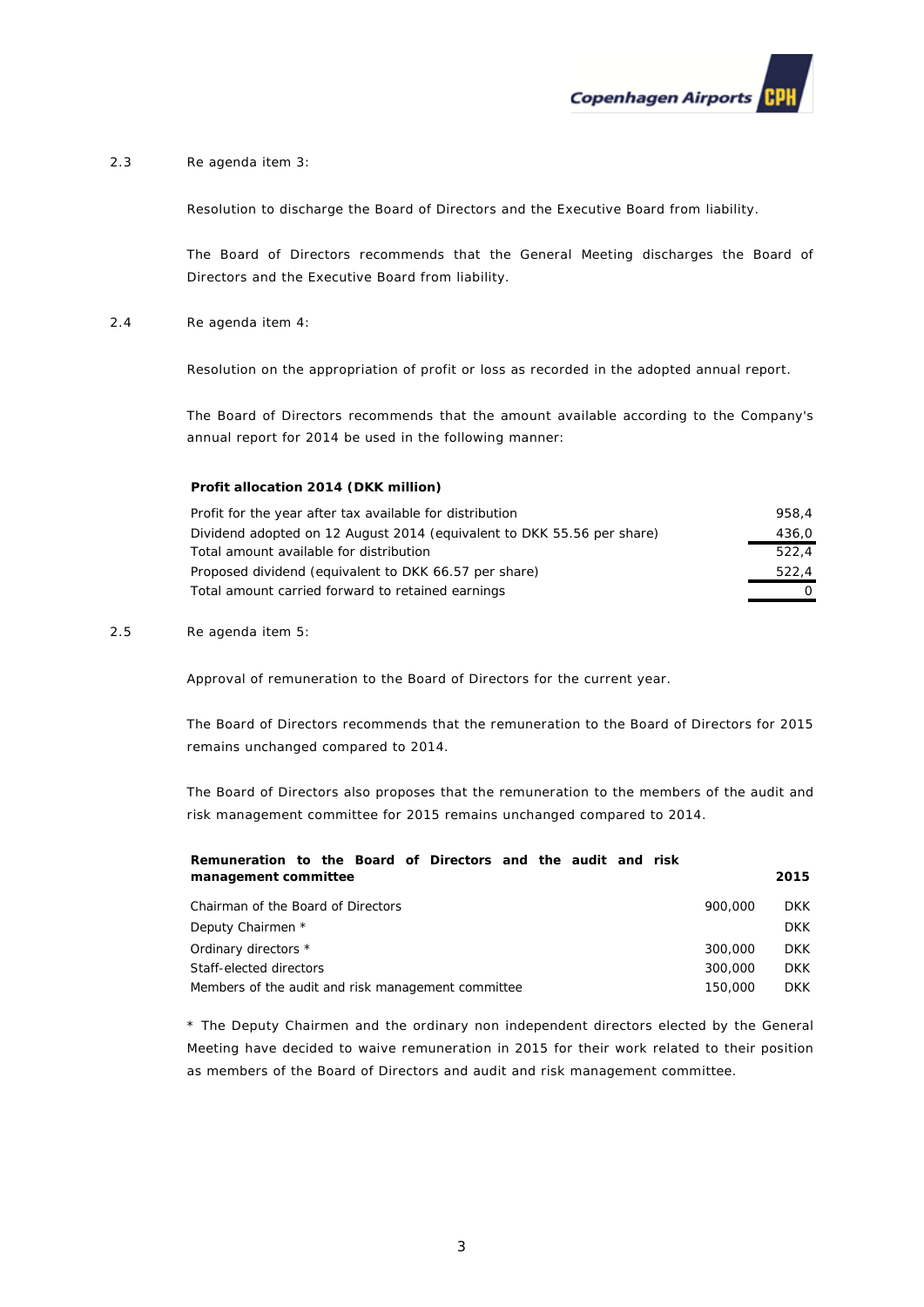

#### 2.6 Re agenda item 6:

Election of members of the Board of Directors, including the Chairman and the Deputy Chairmen.

According to the Articles of Association, all members of the Board of Directors elected by the General Meeting are elected for one year at a time.

The Board of Directors proposes the re-election of Lars Nørby Johansen as Chairman of the Board of Directors, the re-election of David Mark Stanton and Simon Boyd Geere as Deputy Chairmen of the Board of Directors, and the re-election of John Kevin Bruen and Janis Carol Kong as members of the Board of Directors. In accordance with paragraph 3.2.1 of the Recommendations on Corporate Governance, Lars Nørby Johansen and Janis Carol Kong are considered independent.

Christopher James Ireland does not stand for re-election.

The Board of Directors proposes that Charles Thomazi, Director at Ontario Teachers' Pension Plan, Infrastructure Group, and member of the Board of Directors of Brussels Airport and Birmingham Airport, is elected as member of the Board of Directors. Pursuant to paragraph 3.2.1 of the Recommendations on Corporate Governance, the candidate is not considered independent.

The proposed candidates have the following backgrounds:

**Lars Nørby Johansen** is Chairman of the Board of Directors of Falck A/S, William Demant Holding A/S, Codan Forsikring A/S, Dansk Vækstkapital, the University of Southern Denmark, the Rockwool Foundation and Montana Møbler A/S and Deputy Chairman of the Board of Directors of Arp-Hansen Hotel Group. After a career as a senior lecturer of political science at the University of Odense, Lars joined Falcks Redningskorps A/S as CEO in 1988. He became Group CEO of Falck Holding in 1995, and was Group CEO of Group 4 Falck A/S from 2000 and of Group 4 Securicor in 2004-2005. He was previously a member of the Board of Directors (Deputy Chairman) of DONG Energy (1997-2013). In 2006, Lars was appointed Chairman of the Danish Growth Council under the Danish Ministry of Business and Growth. In 2001, the Danish government appointed Lars Chairman of the Copenhagen Stock Exchange Committee on Corporate Governance, which published the report *Corporate Governance in Denmark — corporate governance recommendations in Denmark* commissioned by the Danish Business Authority. Lars is a Danish citizen and was born in 1949. Lars was a member of the Board of Directors of Copenhagen Airports A/S from 2000 to 2002, and in 2014 he joined Copenhagen Airports A/S again as Chairman of the Board of Directors.

**David Mark Stanton** is Asset Director at Ontario Airports Investments Limited, which is majority-owned by the Ontario Teachers' Pension Plan (OTPP), and provides investment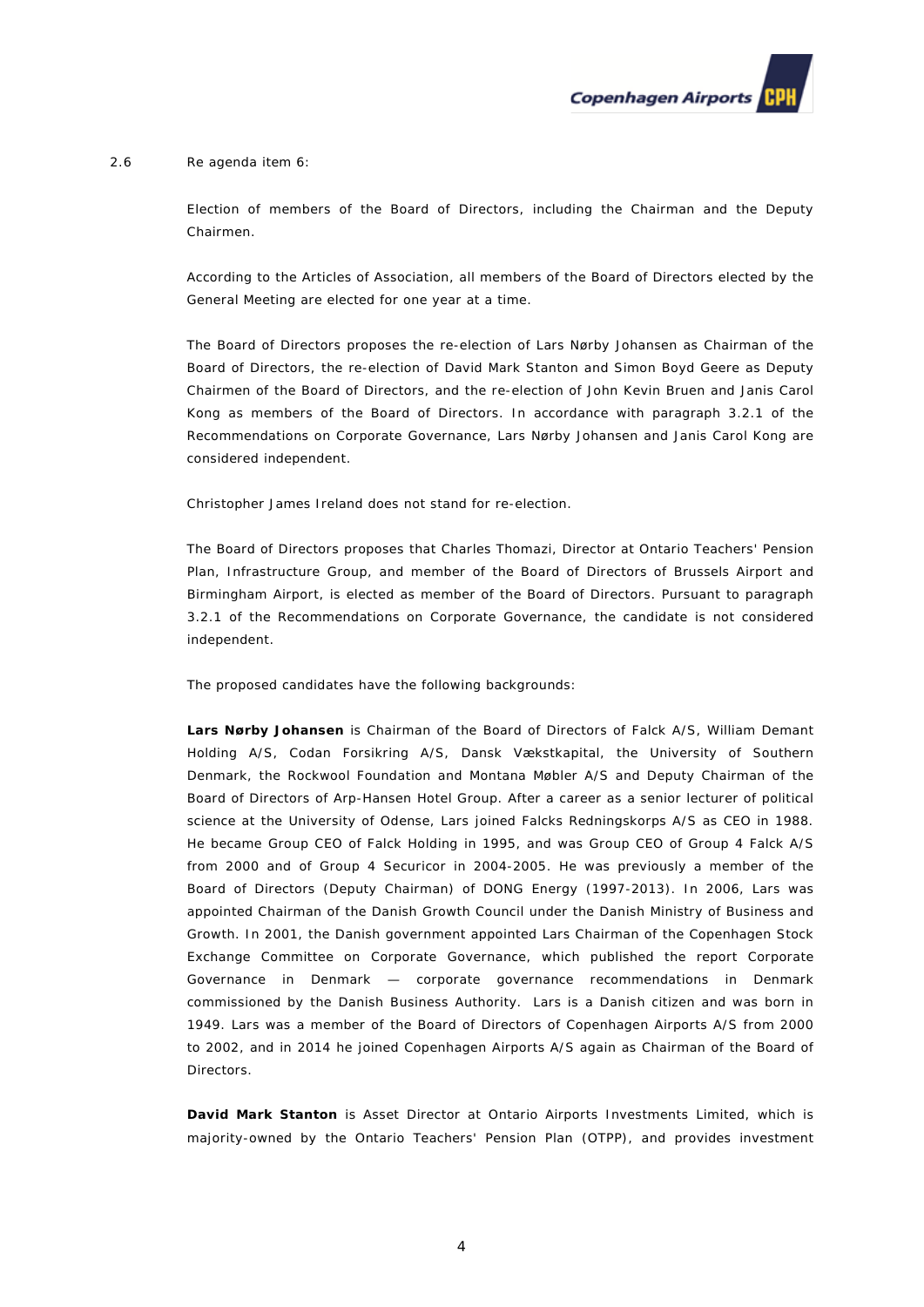# **Copenhagen Airports**

management services for Brussels Airport, Bristol Airport, Birmingham Airport and Copenhagen Airport. David is a member of the Board of Directors of Birmingham Airport. He has more than 22 years of experience, 19 years of which have been in the aviation sector. Before he joined OTPP, David was a member of the Board of Directors of MAp Airports UK Ltd., a wholly-owned subsidiary of MAp Airports. From 2009 he worked with Copenhagen Airports A/S as the lead shareholder representative. David was previously Managing Director at Macquarie Capital, which he joined in 2007. Before joining Macquarie, David was Corporate Development Director at BBA Aviation plc for ten years, a listed global aviation services business based in the UK. He was previously a member of the Board of Directors of Bristol Airport and Brussels Airport as well as numerous aviation services businesses. David is a British citizen, he was born in 1969 and he lives in London. He qualified as a Chartered Accountant with PWC in 1994. David has been a member and Deputy Chairman of the Board of Directors of Copenhagen Airports A/S since 2011, and he is currently the Chairman of the Audit and Risk Management Committee.

**Simon Boyd Geere** is Managing Director at Macquarie Infrastructure and Real Assets (Europe) Limited with special focus on managing Macquarie's European airport-related investments. He has over 22 years of experience working in the transport industry, 19 years of which have been in the airport sector. Simon joined Macquarie in 2002, having held senior positions with both TBI plc and BAA plc. At TBI plc Simon was Business Development Director at Luton Airport and was responsible for commercial operations and aviation development activities. Simon is a member of the Board of Directors of the Stockholm-Arlanda Express railway. He was previously a member of the Board of Directors of Brussels Airport, Bristol Airport, Birmingham Airport, Luton Airport and Newcastle Airport. Simon is a British citizen, he was born in 1968 and he lives in London. He has a BSc (Hons) in Transport Studies and a Master of Business Administration (MBA). He is also a member of the Chartered Institute of Logistics and Transport (MCILT). Simon has been a member of the Board of Directors of Copenhagen Airports A/S since 2010 and Deputy Chairman since 2011, and he is currently member of the Audit and Risk Management Committee.

**Janis Carol Kong** is Chairman of the Board of Directors of Bristol Airport as well as a Non-Executive Director and Audit and Risk Committee member of Kingfisher plc, Network Rail, Portmeirion Group PLC, and a member of the Supervisory Board of TUI AG. During her 33 year career with BAA plc, Janis held a number of operational roles and, until her retirement in March 2006, was a director of BAA plc and Chairman of Heathrow Airport Ltd as well as being Chairman of Heathrow Express. Until July 2012 she was Chairman of the Board of Trustees of Forum for the Future. Prior to that, she was the Managing Director of Gatwick Airport. Janis was previously a Non-Executive Director of The Royal Bank of Scotland Group Plc. Janis is a British citizen, she was born in 1951 and she lives in London. She has a BSc in Psychology from The University of Edinburgh. Janis has been a member of the Board of Directors of Copenhagen Airports A/S since 2012, and she is currently member of the Audit and Risk Management Committee.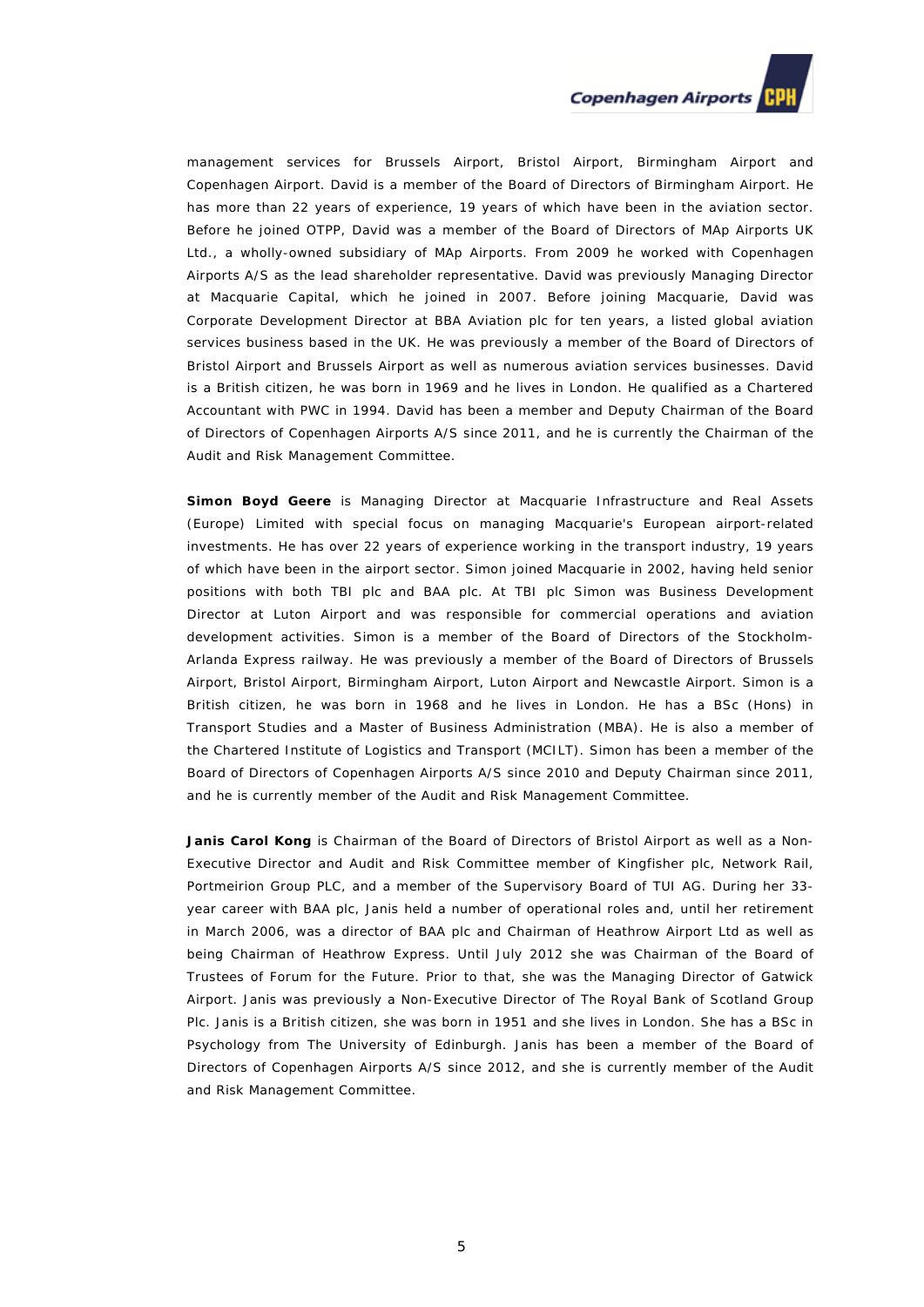

**John Bruen** is Managing Director at Macquarie Infrastructure and Real Assets (Europe) Limited (MIRA) and a member of the Board of Directors of Brussels Airport, Aberdeen Airport, Glasgow Airport and Southampton Airport. John has previously also served as a member of the Board of Directors of Bristol Airport. John has 19 years' of experience working in the banking and infrastructure industry, 12 years of which have been within the airport sector. John has considerable expertise in the airport sector and now leads the transportation industry group within MIRA. Prior to joining MIRA, John was Corporate Development Director at Ferrovial responsible for M&A activity at Ferrovial Aeropuertos and BAA Limited. Previously John was a Director at RBC Capital Markets in London focusing on infrastructure finance. John holds a Bachelor of Commerce (International) degree from University College Dublin and a Master's degree in International Business & Finance from UCD Graduate School of Business. John is an Irish citizen and was born in 1972. John has been a member of the Board of Directors of Copenhagen Airports A/S since 2014.

**Charles Thomazi** is Director at Ontario Teachers' Pension Plan (OTPP), Infrastructure Group, and a member of the Board of Directors of Brussels Airport and Birmingham Airport. Charles leads OTPP's Infrastructure Group in Europe, Middle East and Africa (EMEA), with responsibility for identifying, executing and the management of Infrastructure assets. Charles originally joined OTPP's Finance Group in 1995, and later joined the Research and Economics Group before becoming a founding member of OTPP's Infrastructure Group in 2001. Charles has more than 25 years of experience in the financial services sector, with over 14 years within Infrastructure. Charles has worked across many sectors, however his principal focus has been on transportation infrastructure. Charles has previously served as Director of High Speed 1 and InterGen NV and worked as an Actuarial Specialist at Towers Perrin (now Towers Watson). Charles holds an Honours Bachelor of Science degree (Actuarial Science) from The University of Western Ontario, he is a graduate of the Institute of Corporate Directors, and he has earned the Chartered Financial Analyst Designation (CFA). Charles is a Canadian citizen, he was born in 1963, and he resides in Toronto.

2.7 Re agenda item 7:

Appointment of auditor.

The Board of Directors recommends the re-election of PricewaterhouseCoopers Statsautoriseret Revisionspartnerselskab.

2.8 Re agenda item 8:

No proposals have been submitted under this item.

2.9 Re agenda item 9:

Authorisation to the Chairman of the General Meeting.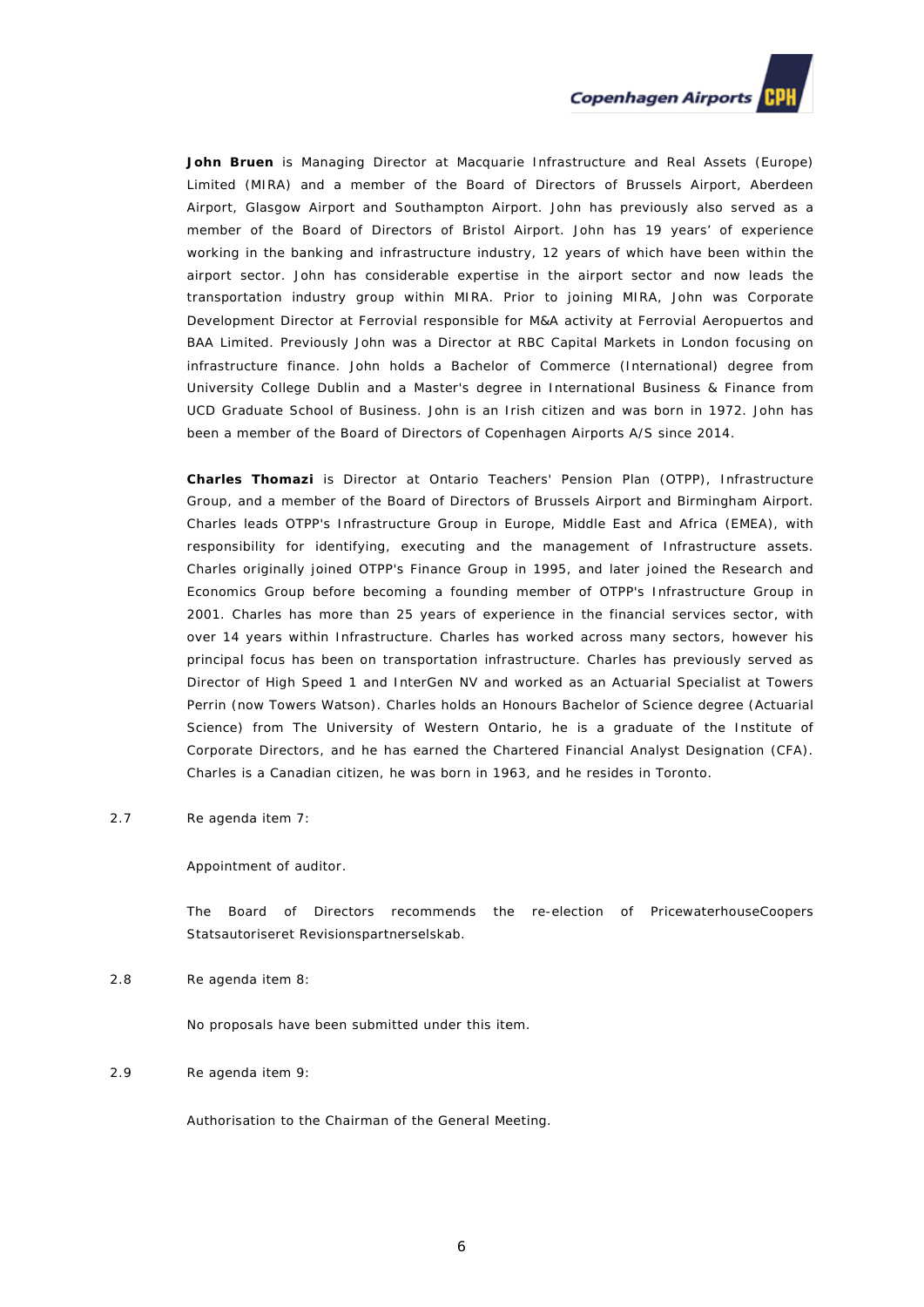

The Board of Directors proposes that the Chairman of the General Meeting be authorised to make such alterations, amendments or additions to the resolutions passed by the General Meeting and the application for registration of the resolutions to be filed with the Danish Business Authority (Erhvervsstyrelsen) as the Authority may require for registration.

- 0 -

According to section 97 of the Danish Companies Act, information is hereby given that the share capital of Copenhagen Airports A/S amounts to nominally DKK 784,807,000. Each share of nominally DKK 100 entitles the holder to one vote at the General Meeting.

The Company's annual report for 2014 is available in Danish and English at [www.cph.d](http://www.cph./)k under "About CPH > Investor > Publications > Group Annual Reports".

The agenda and the full text of the proposed resolutions are included in this notice.

This notice, including the agenda and the full text of the proposed resolutions, the information about the total number of shares and the voting rights on the date of the notice, and the proxy form, postal voting form and registration form to be used for ordering admission cards will be available on Monday, 16 March 2015 at [www.cph.d](http://www.cph./)k under "Investor".

This notice, including the agenda and the full text of the proposed resolutions and the registration and proxy forms will also be sent by email on Monday, 16 March 2015 to the registered shareholders who have registered their email addresses with Copenhagen Airports A/S in accordance with Article 16.3 of the Articles of Association.

The following requirements for adoption of the proposed resolutions must be fulfilled in order for the proposed resolutions to be considered adopted:

• The proposed resolutions under items 2, 3, 4, 5, 6, 7 and 9 can be adopted by simple majority of votes.

- 0 -

The following procedures must be followed in order to attend and vote at the Annual General Meeting:

The shareholders' right to vote at the Company's Annual General Meeting or the right to vote by post are determined in proportion to the shares held by the shareholders on the date of registration.

The date of registration is Tuesday, 7 April 2015.

Only persons who are shareholders in the Company on Tuesday, 7 April 2015 are entitled to attend and vote at the Annual General Meeting, note however below on the shareholders' timely request for admission cards.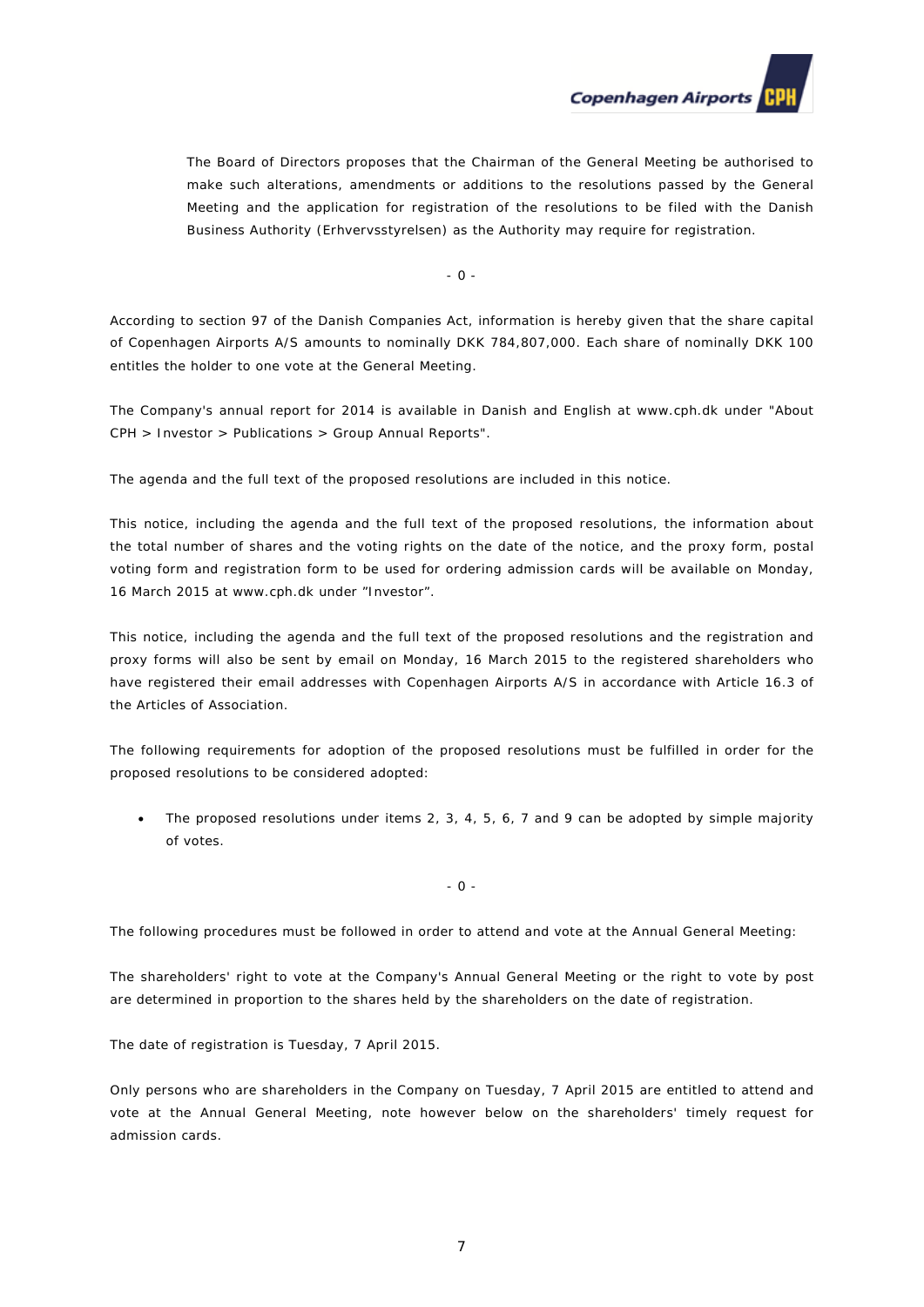

The number of shares held by each shareholder in the Company on the date of registration is calculated as of the expiry of the registration date. The calculation will be based on the registration of shares in the Register of Shareholders and such duly documented notifications to the Company regarding the acquisition of shares that have not yet been recorded in the Register of Shareholders but have been received by the Company before expiry of the registration date.

In order to be recorded in the Register of Shareholders and included in the calculation, information about shareholdings must be substantiated by the presentation of a transcript from VP Securities A/S or other similar documentation that may not be more than one month old. Such documentation must be received by the Company before the expiry of the registration date.

In order to attend the Company's Annual General Meeting, shareholders must no later than on Friday, 10 April 2015 at 11.59 pm have requested admission cards to the Annual General Meeting via the shareholder portal at [www.cph.dk](http://www.cph.dk/) by quoting the custody account number and password.

Admission cards may also be obtained by returning the registration form in person or by post to Computershare A/S, Kongevejen 418, DK-2840 Holte, in writing or by fax to +45 45 46 09 98, no later than on Friday, 10 April 2015. Admission cards are issued to shareholders who hold shares in the Company on the date of registration.

Shareholders may also appoint a proxy holder, e.g. if the shareholder is unable to attend the Annual General Meeting.

Proxy holders may be appointed electronically through the shareholder portal at the Company's website [www.cph.dk](http://www.cph.dk/) by quoting the custody account number and password no later than on Friday, 10 April 2015 at 11.59 pm.

Proxy holders may also be appointed in writing by using the proxy form. Completed and signed forms are to be sent to Computershare A/S, Kongevejen 418, DK-2840 Holte, or by fax +45 45 46 09 98 no later than on Friday, 10 April 2015 at 11.59 pm.

Computershare A/S' offices are open for inquiries in person on weekdays from 8 am - 4 pm.

Instead of voting in person at the Annual General Meeting, the shareholders may vote by post, i.e. vote in writing before the Annual General Meeting is held.

Postal votes may be submitted electronically through the shareholder portal at the Company's website [www.cph.dk](http://www.cph.dk/) by quoting the custody account number and password no later than on Tuesday, 14 April 2015 at 10.00 am.

Postal votes may also be submitted by using the postal voting form which is available on the Company's website [www.cph.dk](http://www.cph.dk/) under "Investor". The completed and signed form must be received by the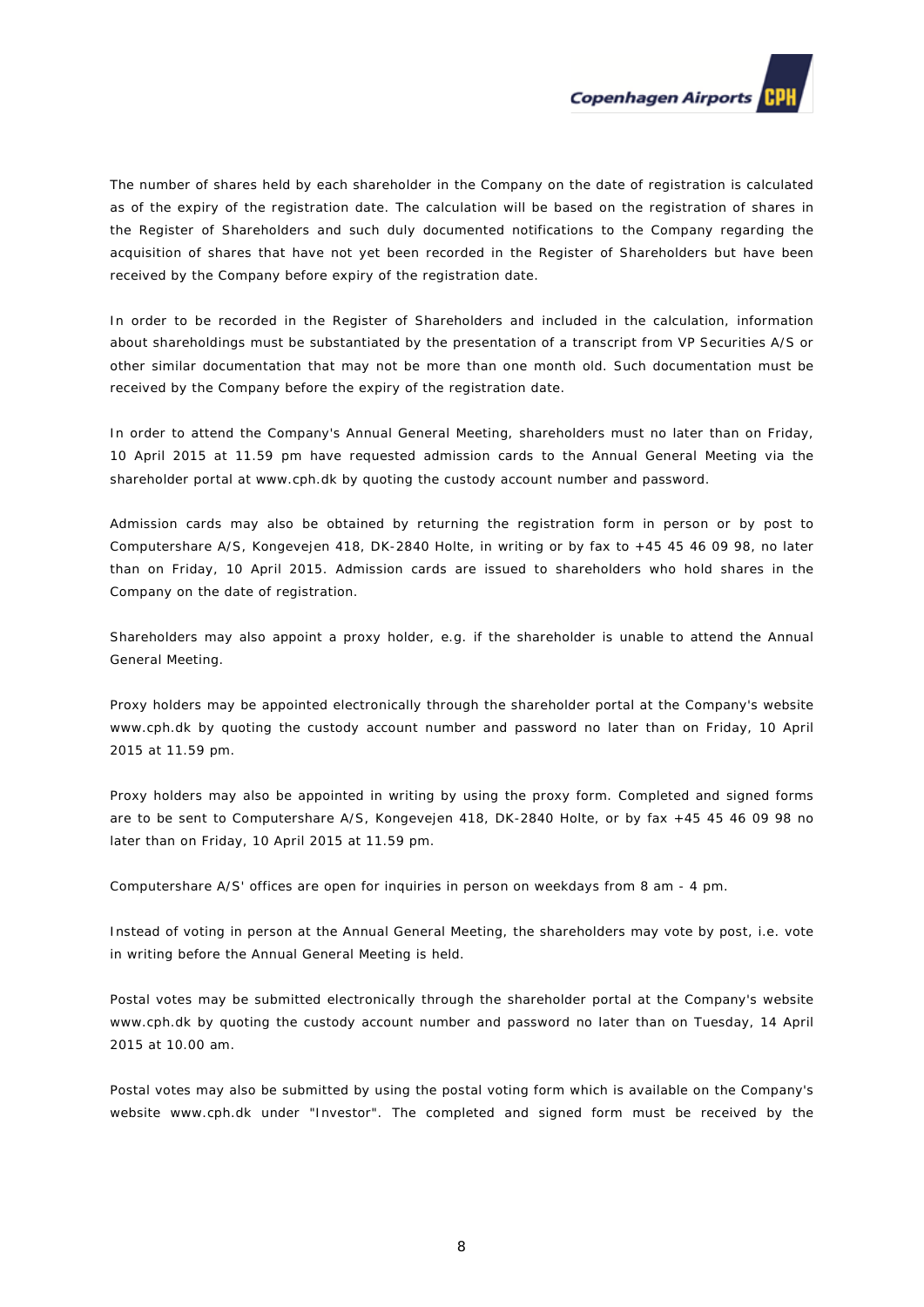

Company at the address Computershare A/S, Kongevejen 418, DK-2840 Holte no later than on Tuesday, 14 April 2015 at 10.00 am.

A postal vote that has been received by the Company cannot be revoked.

The shareholders may submit questions in writing in relation to the agenda and the documents for the purpose of the Annual General Meeting. Questions may be submitted by post or by email to [investor.relations@cph.dk.](mailto:investor.relations@cph.dk) Questions will be answered in writing or orally at the Annual General Meeting, unless the answer is available from a questions/answers function on the Company's website [www.cph.dk.](http://www.cph.dk/)

Dividend adopted at the Annual General Meeting - less any dividend tax - will be paid by VP Securities A/S.

Danske Bank is the share issuing institute and the shareholders may exercise their rights relating to the shares through Danske Bank.

Copenhagen, 16 March 2015

The Board of Directors of Copenhagen Airports A/S, Lufthavnsboulevarden 6, DK-2770 Kastrup Telephone: +45 32 31 32 31